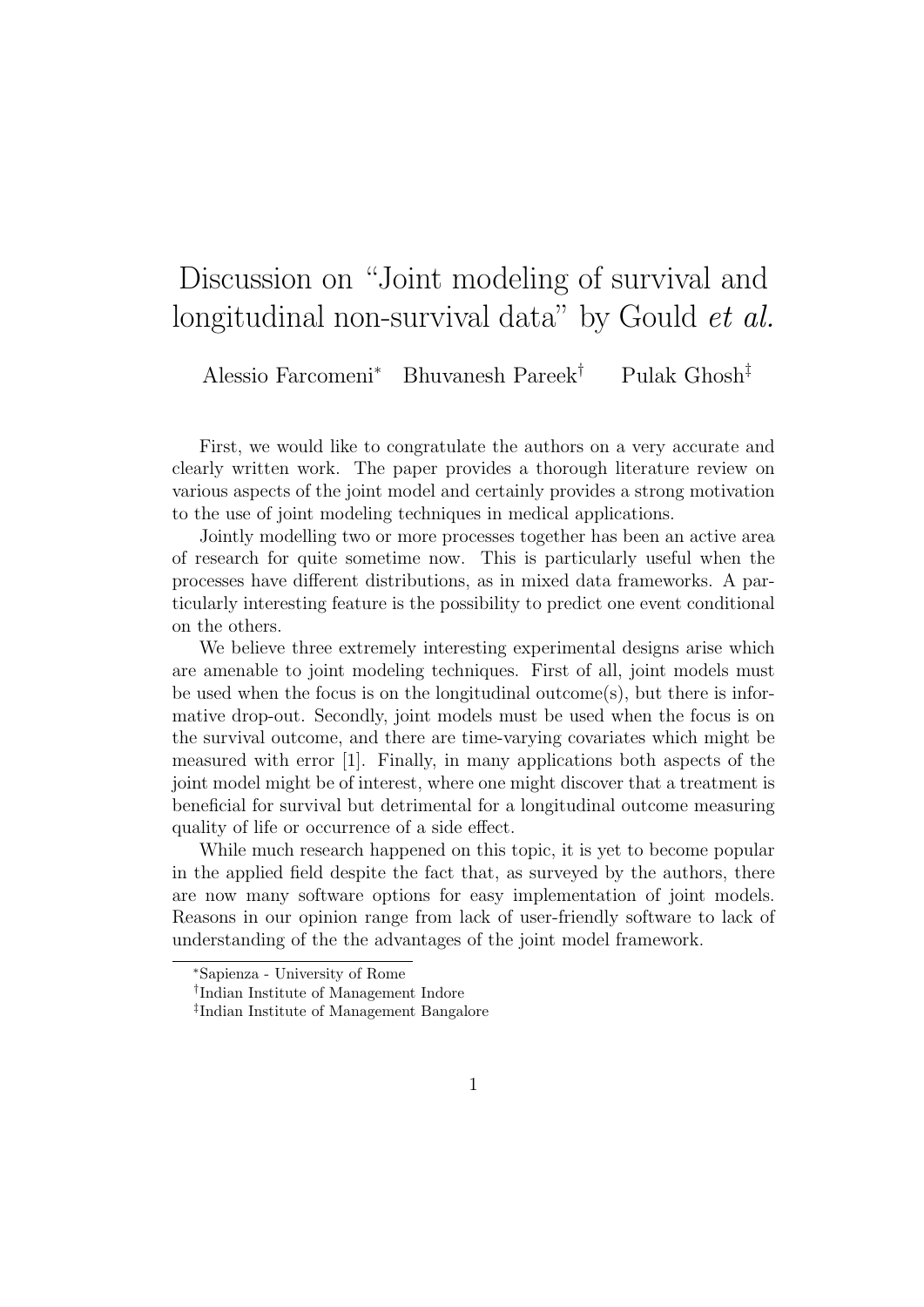Most importantly, editorial (e.g., by referees) pressure to use the joint model framework when appropriate in applied and clinical journals seems to be very light. A quick and non-systematic search on PubMed reveals that these models are mentioned mostly only in journals in the areas of statistics and probability. On the other hand, clinical papers based on longitudinal (observational or randomized) studies are prevalent. A quick skim through some reveals that the most common approach is to focus on estimation of survival probabilities based on baseline measurements, ignoring any following measurements. We believe there is a good rationale behind this practice, that is, one can assess survival probabilities based on the information available at baseline. On the other hand, ignoring additional measurements is a terrible waste of information. We must report that we also have found a few papers ignoring the problem of informative drop-out and mistreating data as missing at random. These papers report possibly biased results which might have mislead the clinical conclusions and recommendations.

We would like to complement the very nice review of Gould *et al.* by mentioning few additional recent advances.

In [2] and [3] it is described how to obtain dynamic predictions of survival probabilities. A particularly intriguing feature is that the estimates can easily be updated after each longitudinal measurement, providing up to date prognosis assessments.

Additionally, many works is this field are based on Gaussian longitudinal outcomes, but we would like to mention few exceptions that allow to model semi-continuous outcomes [4], and quantiles of a continuous outcome [5]. Generalized linear models for the outcomes are proposed in [6] from the Bayesian perspective and in [7] in a classical framework.

Further, in many cases a right-censored survival outcome will be available, but other available options include competing risks as in [8], multiple events per subject [9], also considered in the seminal paper of [10], and intervalcensored survival outcomes [11, 12].

Observation times are commonly not informative (e.g., they might be scheduled in advance). In other situations anyway observation times might instead be informative, e.g., patients in worse conditions may be visited more often. Joint models with informative observation times have been derived for instance in [13] and [14].

A technical issue in traditional joint models is the use of Gaussian quadrature. The use of Gaussian quadrature techniques (e.g., to obtain the expected complete likelihood) in our opinion has often limited the dimensionality of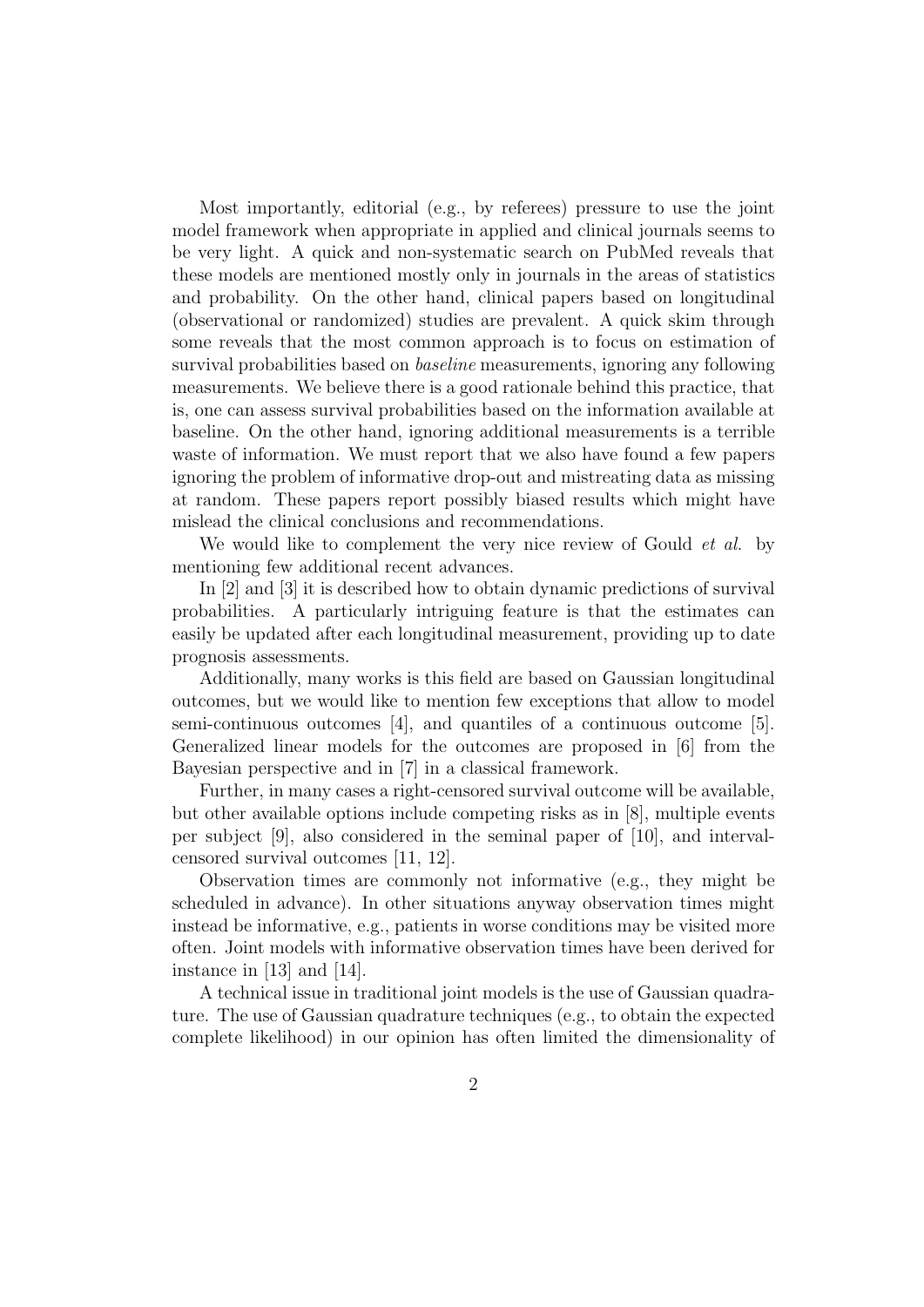random effects involved. In many cases only a subject-specific intercept and a random slope are included, which is fine. In our opinion anyway quadrature may become unstable or too computationally expensive when more random effects are specified. A first attempt to tackle this issue can be found in [5], where a general Monte Carlo Expectation Maximization strategy is developed.

Another open issue is a full exploration of the flexibility of copulas for developing joint models.

Contacting author: Pulak Ghosh Bannerghatta Road-560076, India email: pulak.ghosh@iimb.ernet.in

## References

- [1] Keogh RH, White IR. A toolkit for measurement error correction, with a focus on nutritional epidemiology. Statistics in Medicine 2014; :available online.
- [2] Rizopoulos D. Dynamic predictions and prospective accuracy in joint models for longitudinal and time-to-event data. Biometrics 2011; 67:819–829.
- [3] Mauguen A, Rachet B, Mathoulin-Pélissier S, MacGrogan G, Laurent A, Rondeau V. Dynamic prediction of risk of death using history of cancer recurrences in joint frailty models. Statistics in Medicine 2013; 32:5366–5380.
- [4] Liu L. Joint modeling longitudinal semi-continuous data and survival, with application to longitudinal medical cost data. Statistics in Medicine 2009; 28:972–986.
- [5] Farcomeni A, Viviani S. Longitudinal quantile regression in presence of informative drop-out through longitudinal-survival joint modeling 2014; :arXiv:1404.1175.
- [6] Rizopoulos D, Ghosh P. A Bayesian semiparametric multivariate joint model for multiple longitudinal outcomes and a time-to-event. Statistics in Medicine 2011; 30:1366–1380.